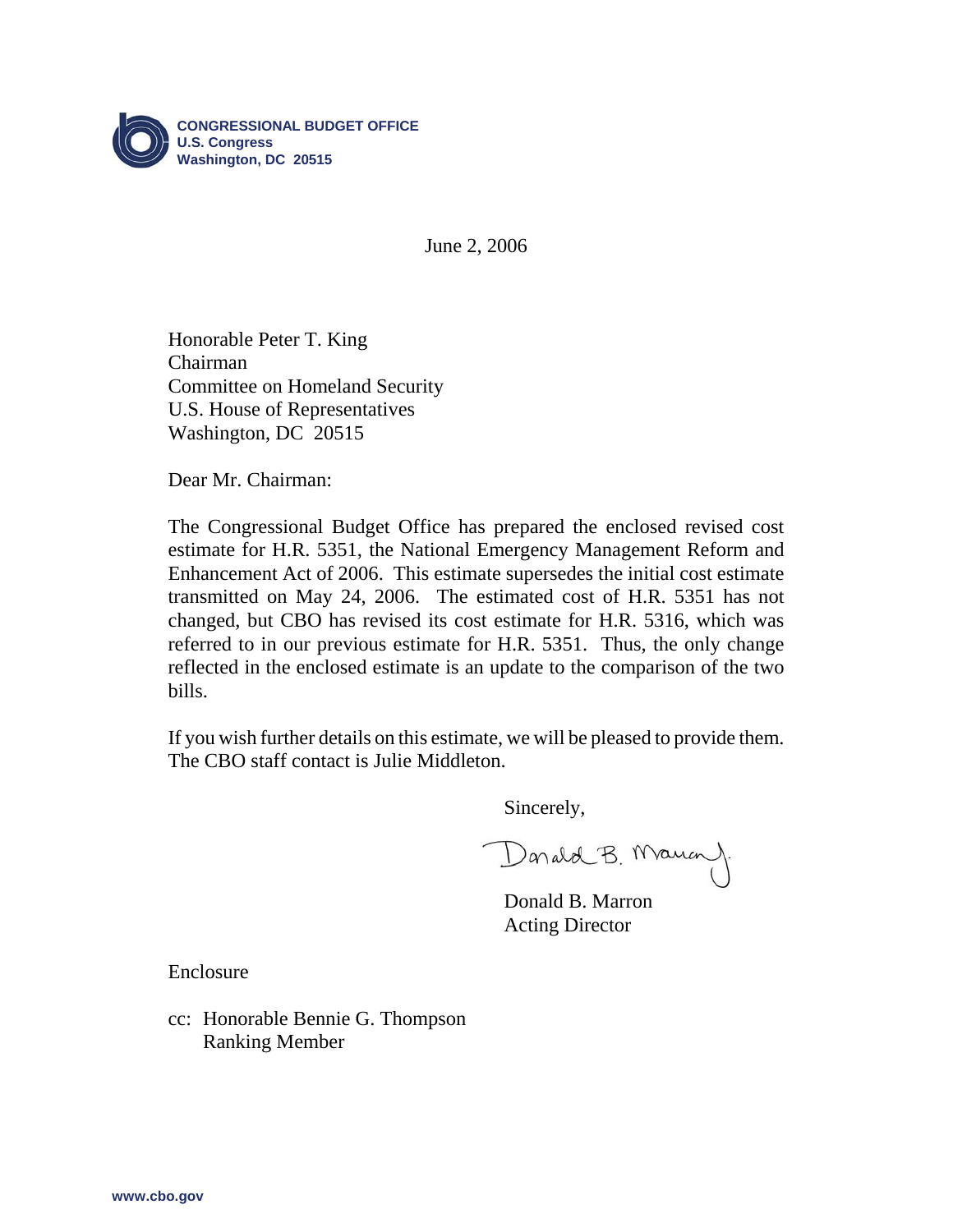

## **CONGRESSIONAL BUDGET OFFICE COST ESTIMATE**

Revised June 2, 2006

# **H.R. 5351**

## **National Emergency Management Reform and Enhancement Act of 2006**

*As ordered reported by the House Committee on Homeland Security on May 17, 2006*

## **SUMMARY**

H.R. 5351 would reorganize the Preparedness Directorate, the Federal Emergency Management Agency (FEMA), and part of the Science and Technology Directorate into a new operational entity within the Department of Homeland Security (DHS) called the Directorate of Emergency Management. In addition, the bill would authorize the appropriation of funds for various programs including emergency management grants to states, the Metropolitan Medical Response System (MMRS), the National Urban Search and Rescue Program, and the National Incident Management System (NIMS), among others. Assuming appropriation of the necessary funds, CBO estimates that implementing H.R. 5351 would cost about \$1.3 billion over the 2007-2011 period. Enacting this legislation would not affect direct spending or revenues.

H.R. 5351 contains no intergovernmental mandates as defined in the Unfunded Mandates Reform Act (UMRA) and would impose no costs on state, local, or tribal governments. H.R. 5351 would impose a mandate on the private sector, as defined in UMRA, by prohibiting individuals and entities from using specific words, initials, titles, or the insignia of DHS in connection with certain activities without written permission. Based on information from DHS, CBO expects that the direct cost to comply with the mandate would be minimal and would fall well below the annual threshold established by UMRA for private-sector mandates (\$128 million in 2006, adjusted annually for inflation).

## **ESTIMATED COST TO THE FEDERAL GOVERNMENT**

The estimated budgetary impact of H.R. 5351 is shown in the following table. The costs of this legislation fall within budget functions 450 (community and regional development) 550 (health), and 750 (administration of justice).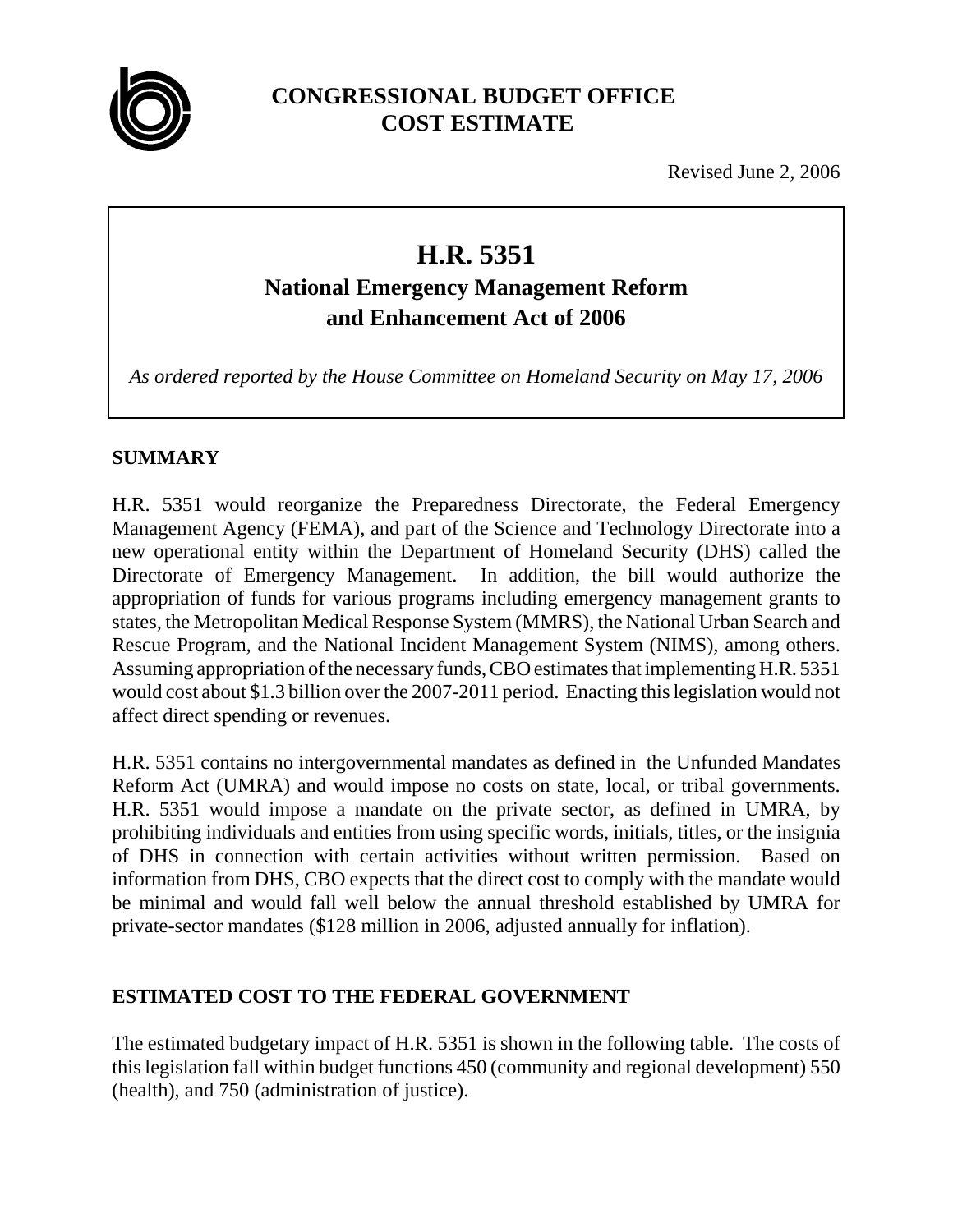|                                                                 | By Fiscal Year, in Millions of Dollars |                |      |                |                |
|-----------------------------------------------------------------|----------------------------------------|----------------|------|----------------|----------------|
|                                                                 | 2007                                   | 2008           | 2009 | 2010           | 2011           |
| <b>CHANGES IN SPENDING SUBJECT TO APPROPRIATION</b>             |                                        |                |      |                |                |
| Administrative Costs of New Directorate and<br><b>Studies</b>   |                                        |                |      |                |                |
| <b>Estimated Authorization Level</b>                            | 14                                     | 13             | 13   | 13             | 13             |
| <b>Estimated Outlays</b>                                        | 12                                     | 13             | 13   | 13             | 13             |
| <b>Emergency Management Grants</b>                              |                                        |                |      |                |                |
| <b>Authorization Level</b>                                      | 364                                    | $\overline{4}$ | 4    | $\overline{4}$ | $\overline{4}$ |
| <b>Estimated Outlays</b>                                        | 39                                     | 137            | 116  | 83             | $\overline{4}$ |
| National Incident Management System                             |                                        |                |      |                |                |
| <b>Authorization Level</b>                                      | 25                                     | 25             | 25   | 25             | $\mathbf{0}$   |
| <b>Estimated Outlays</b>                                        | 11                                     | 19             | 23   | 25             | 14             |
| National Disaster Medical System and Medical<br>Response System |                                        |                |      |                |                |
| <b>Authorization Level</b>                                      | 145                                    | 145            | 145  | 145            | $\theta$       |
| <b>Estimated Outlays</b>                                        | 109                                    | 145            | 145  | 145            | 36             |
| Urban Search and Rescue System                                  |                                        |                |      |                |                |
| <b>Estimated Authorization Level</b>                            | 40                                     | 40             | 40   | 41             | 41             |
| <b>Estimated Outlays</b>                                        | 18                                     | 30             | 36   | 40             | 41             |
| <b>Total Changes</b>                                            |                                        |                |      |                |                |
| <b>Estimated Authorization Level</b>                            | 588                                    | 227            | 227  | 238            | 58             |
| <b>Estimated Outlays</b>                                        | 189                                    | 344            | 332  | 307            | 108            |

#### **BASIS OF ESTIMATE**

For this estimate, CBO assumes that H.R. 5351 will be enacted near the start of fiscal year 2007 and that the amounts will be appropriated over the 2007-2011 period. CBO estimates that implementing this bill would cost about \$1.3 billion over the 2007-2011 period, assuming appropriation of the necessary funds. Those costs represent estimated expenditures for activities that H.R. 5351 would authorize but do not include continuing costs for other FEMA programs, such as disaster relief—with outlays that fluctuate significantly from yearto-year, depending on the need to respond to disasters.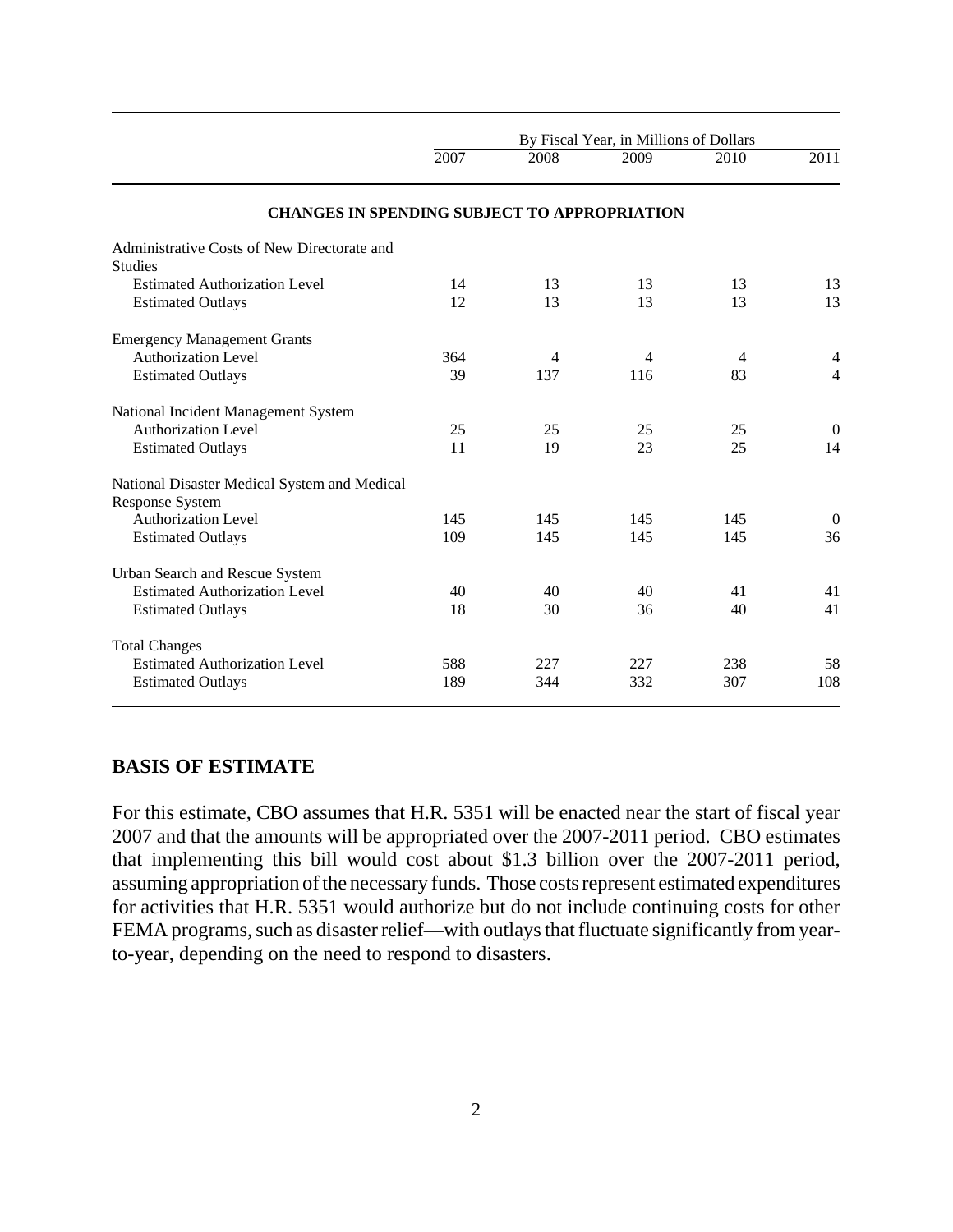#### **FEMA Programs and Current Spending**

H.R. 5351 would reorganize the Preparedness Directorate, FEMA, and part of the Science and Technology Directorate into a new operational entity within DHS called the Directorate of Emergency Management. Under current law, FEMA's primary responsibilities are to respond to all types of disasters, mitigate the damage of future disasters, and help communities recover after a disaster. Most of the spending for these activities comes out of the Disaster Relief Fund. To help the Gulf Coast recover from the 2005 hurricanes, for example, over \$60 billion was initially appropriated to the fund, though over \$20 billion was eventually reallocated to other federal programs that were engaging in disaster recovery efforts related to the hurricanes. On balance, CBO estimates that disaster relief spending will total well over \$20 billion in fiscal year 2006. (In contrast, such spending totaled about \$12 billion in fiscal year 2005 but averaged much less than those amounts prior to 2005.) In addition, FEMA manages the National Flood Insurance Program. CBO estimates that spending for flood insurance claims will exceed \$20 billion in fiscal year 2006. The bill would not change FEMA's responsibilities for providing such disaster assistance or for paying flood insurance claims.

Under current law, the Preparedness Directorate of the DHS administers most of the grant and training programs that benefit state and local governments by helping them prepare for future terrorist attacks, natural disasters, or other emergencies. Over \$3 billion was appropriated in 2006 for these grants. In addition, the Office of Interoperability and Compatibility (OIC) of the Science and Technology Directorate coordinates programs that provide assistance and tools to state and local governments to improve public safety communications.

#### **Administrative Costs of New Directorate**

H.R. 5351 would reorganize the Preparedness Directorate, the Federal Emergency Management Agency, and the Office of Interoperability and Compatibility (OIC) of the Science and Technology Directorate into to a new operational entity within DHS called the Directorate of Emergency Management. For this estimate, CBO assumes that current employees of the Preparedness Directorate, OIC, and FEMA would be reorganized into the structure outlined in this bill. In addition, CBO estimates that some new senior positions would be needed to manage the expanded directorate as outlined in this bill, and some current employees would see salary increases with their new responsibilities. The bill also would authorize the appropriation of \$11 million a year for a new Deputy Inspector General for Response and Recovery. Assuming appropriation of the necessary and authorized amounts, CBO estimates that implementing these provisions would cost about \$13 million a year.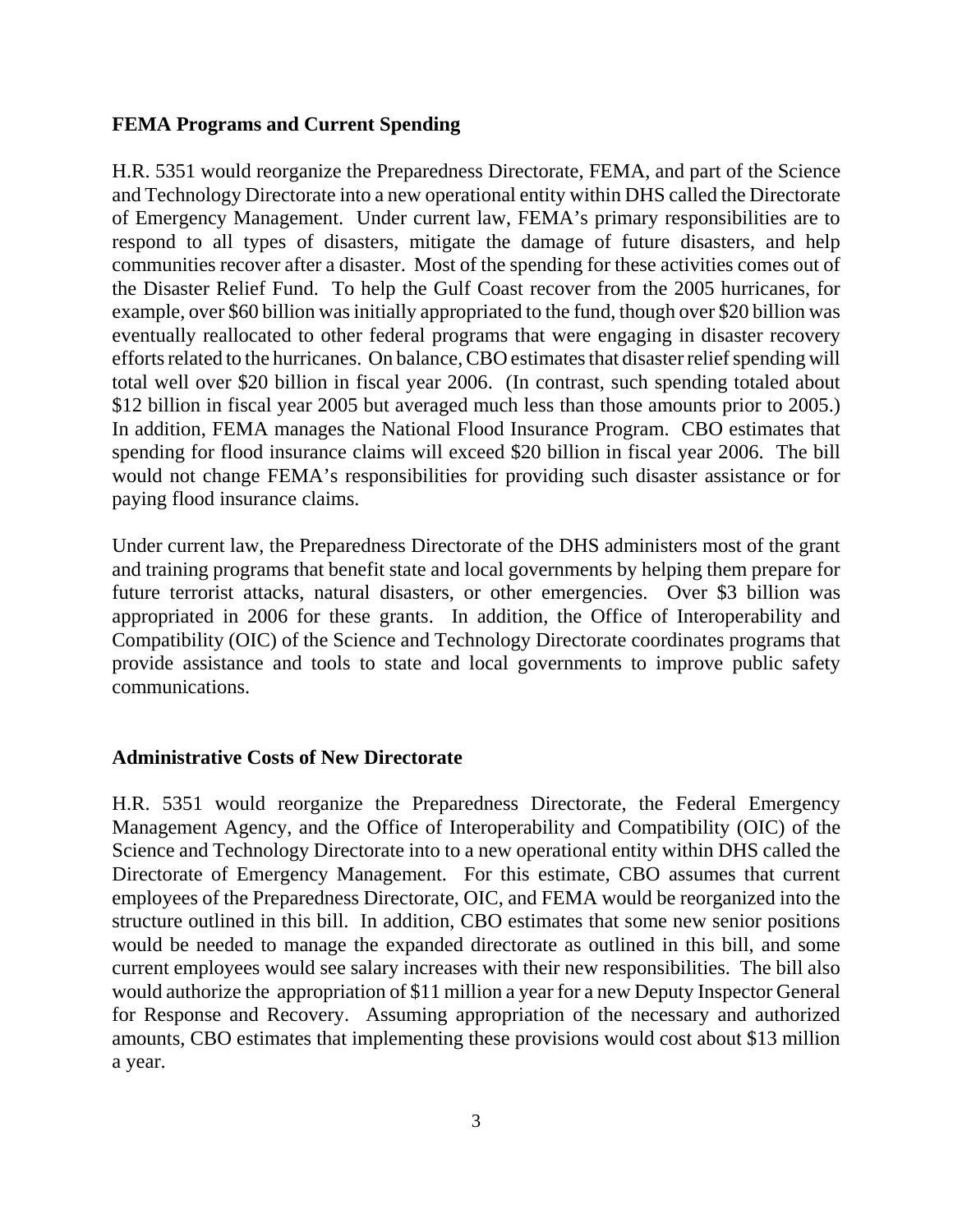H.R. 5351 also would authorize the new directorate to work with the National Academy of Public Administration to conduct a study on the organizational changes made under this bill. In addition, the bill would authorize the Government Accountability Office to conduct a study on the inventory and effectiveness of training programs for federal, state, and local emergency response providers. CBO estimates that conducting these studies would cost about \$1 million in 2007.

#### **Emergency Management Grants**

H.R. 5351 would authorize the appropriation of \$360 million in 2007 for the emergency management grants to states. In 2006, \$185 million was appropriated for those grants. In addition, the bill would authorized the appropriation of \$4 million a year for grants to help certain states to administer and coordinate activities under the Emergency Management Assistance Compact authorized by Public Law 104-321. Based on FEMA's historical spending patterns, CBO estimates that implementing these grant programs would cost \$378 million over the 2007-2011 period, assuming appropriation of the specified amounts.

#### **National Incident Management System**

H.R. 5351 would authorize the appropriation of \$25 million a year over the 2007-2010 period to implement, maintain, and revise the NIMS and the National Response Plan (NRP). NIMS establishes a framework for governmental, nongovernment, and private-sector entities to work cooperatively to prepare for, respond to, and recover from disasters of any kind. The NRP is based on the NIMS and provides the operational direction for the entities to deal with disasters. Based on spending patterns of similar programs, CBO estimates that implementing this provision would cost \$91 million over the 2007-2011 period, assuming appropriation of the specified amounts.

#### **National Disaster Medical System and Metropolitan Medical Response System**

H.R. 5351 would authorize the appropriation of \$580 million over the 2007-2010 period to implement the National Disaster Medical System (NDMS) and to provide grants under the Metropolitan Medical Response System. The NDMS is located within FEMA and coordinates the federal response to medical emergencies such as acts of terrorism. The MMRS helps high-density jurisdictions prepare for mass casualty situations and acquire pharmaceuticals and personal protective gear. Based on historical spending patterns for these programs, CBO estimates that implementing this provision would cost \$580 million over the 2007-2011 period, assuming appropriation of the specified amounts.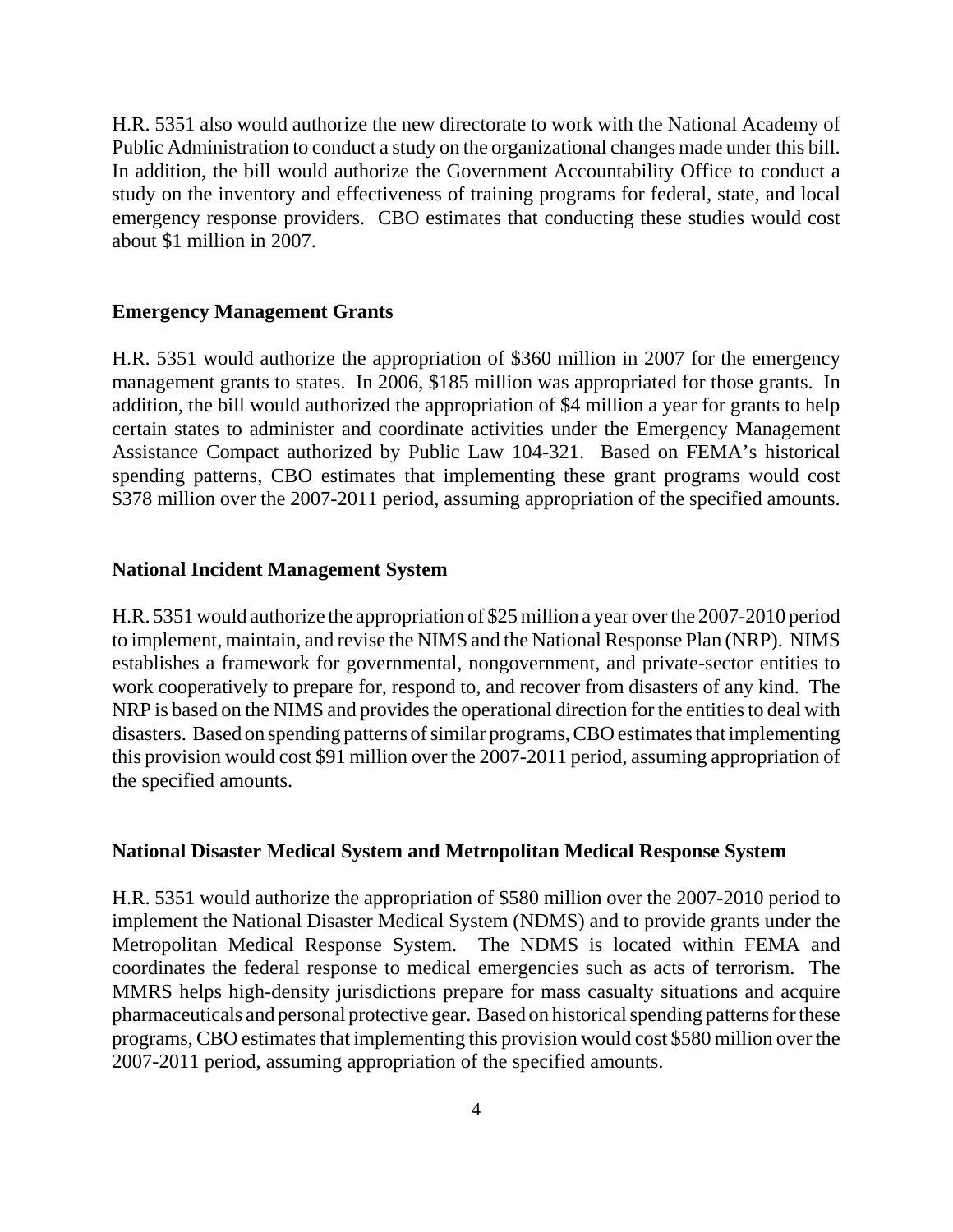#### **Urban Search and Rescue System**

H.R. 5351 would authorize the appropriation of \$40 million a year over the 2007-2009 period, and such sums as are necessary after that period, to implement and administer the National Urban Search and Rescue Response System. To estimate the cost of this program in future years, CBO adjusted the 2009 authorization level for anticipated inflation in future years. Based on historical spending patterns for this program, CBO estimates that implementing this provision would cost \$165 million over the 2007-2011 period, assuming appropriation of the authorized amounts.

## **ESTIMATED IMPACT ON STATE, LOCAL, AND TRIBAL GOVERNMENTS**

H.R. 5351 contains no intergovernmental mandates as defined in UMRA. Assuming the appropriation of authorized amounts, state and local governments would benefit from \$600 million over the 2007-2011 period to improve emergency preparedness. The bill also would add several new requirements for state and local governments receiving homeland security grants, including maintaining response plans for catastrophic events, implementing certain voluntary standards, and filing new reports. Any costs incurred by those governments would be conditions of receiving federal assistance.

## **ESTIMATED IMPACT ON THE PRIVATE SECTOR**

H.R. 5351 would impose a mandate, as defined in UMRA, by prohibiting individuals and entities from using specific words, initials, titles, or the insignia of DHS in connection with certain activities without written permission. The bill would expand restrictions beyond those in current law. The cost of the mandate would be the cost of acquiring written permission from the department or the forgone net value attributable to such uses in the event that permission is not granted. Based on information from DHS, CBO expects that the direct cost to comply with the mandate would be minimal and would fall well below the annual threshold established by UMRA for private-sector mandates (\$128 million in 2006, adjusted annually for inflation).